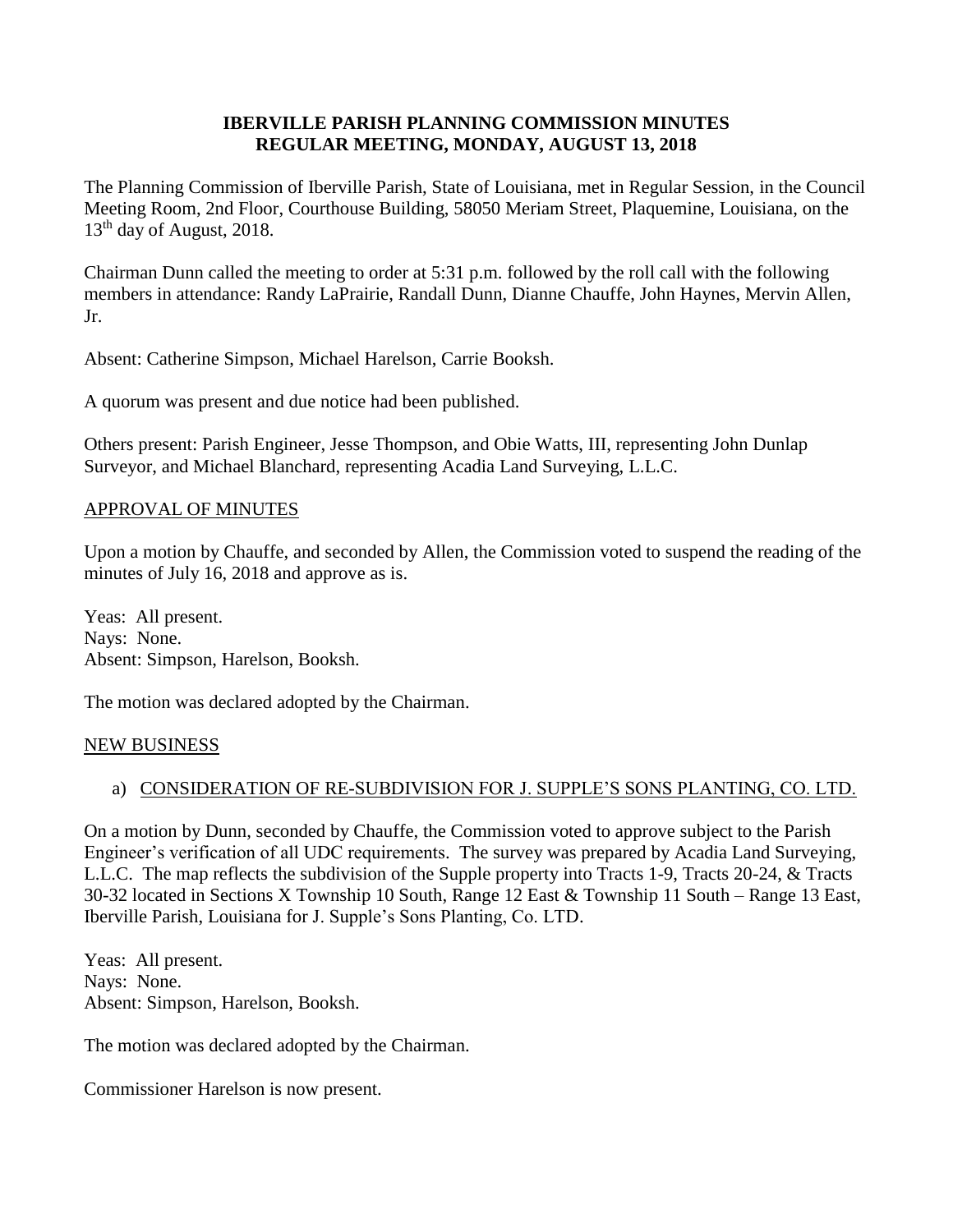# b) CONSIDERATION OF RE-SUBDIVISION FOR MEDINE PROPERTIES, LLC

On a motion by LaPrairie, seconded by Allen, the Commission voted to approve as is. The survey was prepared by John Dunlap Land Surveying, Inc. The map reflects the subdivision of a portion of Lot 2, of Aloysia Plantation into Lot 2-A and Lot 2-B located in Sections 26, 27, T-10-S, R-12-E, and Sections 23, 80, and 81, T-10-S, R-13-E, Southeast Land District, West of the Mississippi River, Iberville Parish, Louisiana for Medine Properties, LLC.

Yeas: All present. Nays: None. Absent: Simpson, Booksh.

The motion was declared adopted by the Chairman.

# c) CONSIDERATION OF RE-SUBDIVISION FOR DAVID ALLEN ESTATE / DWAYNE VERRET

Obie Watts, III stated this agenda item is to be pulled from the agenda.

### DISCUSSIONS

# a) VARIANCE GRANTED BY THE IBERVILLE PARISH COUNCIL FOR KENNETH HERNANDEZ

Minute Clerk, Kirsha Barker advised the Planning Commission that the variance for Kenneth Hernandez was granted by the Iberville Parish Council during the Council meeting on July 24, 2018. Chairman Dunn summarized the re-subdivision consideration for Kenneth Hernandez and the Parish Council's motion to approve.

### ADDENDUM

On a motion by Harelson, seconded by LaPrairie, the Commission motioned to go into addendum.

Yeas: All present. Nays: None. Absent: Simpson, Booksh.

# a) CONSIDERATION OF RE-SUBDIVISION FOR WILLIAM "BILLY" TULLIER

On a motion by Harelson, seconded by Haynes, the Commission voted to approve as is. The survey was prepared by John Dunlap Land Surveying, Inc. The map reflects the subdivision of Lot A-2-A into Lots A-2-A-1 and A-2-A-2 located in Section 1, T-11-S, R-11-E, Southeast Land District, West of the Mississippi River, Iberville Parish, Louisiana for William "Billy" Tullier.

Yeas: All present.